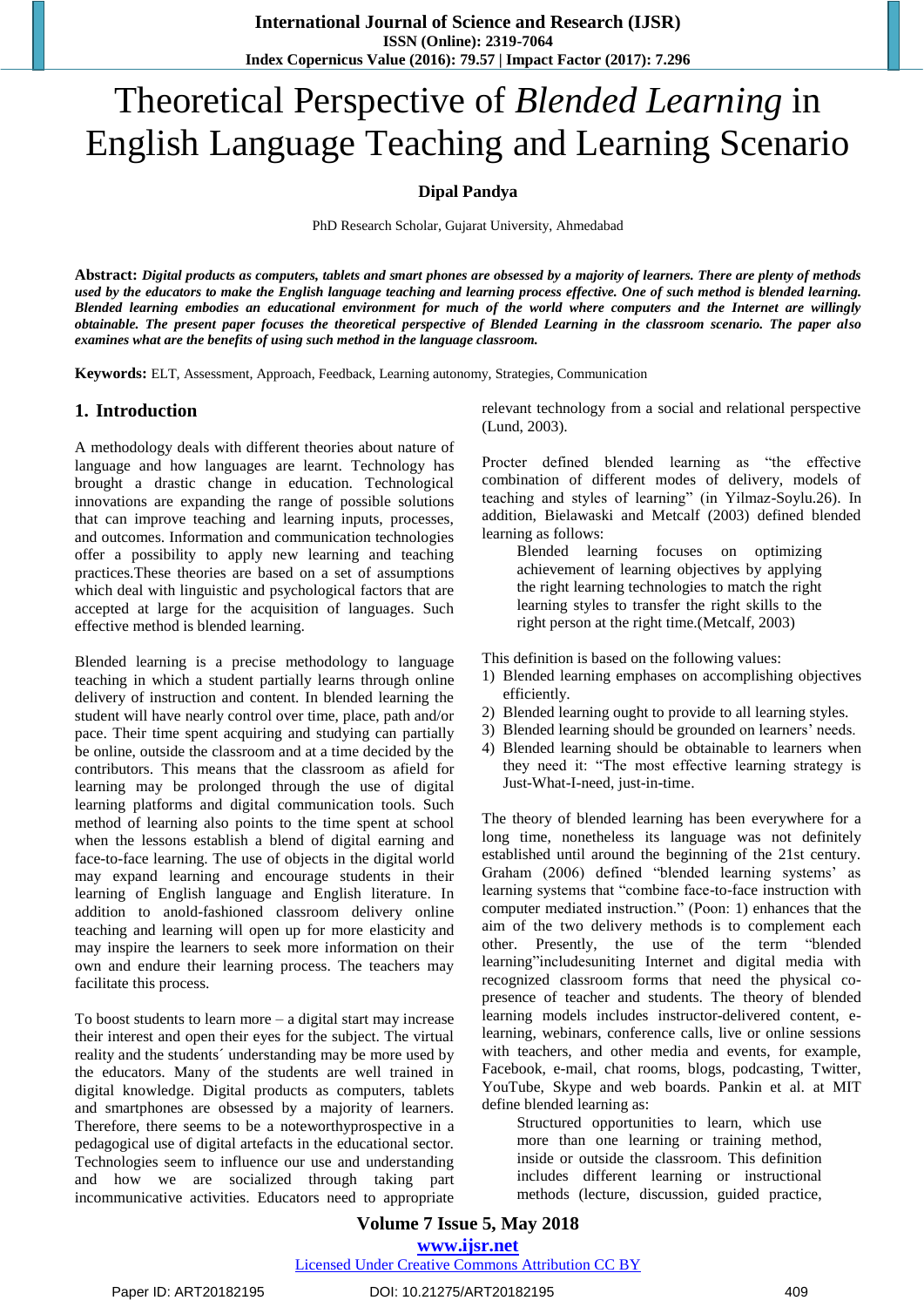reading, games, case study, simulation), different delivery methods (live classroom or computer mediated) and different scheduling (synchronous or asynchronous) … (Banditvilai.220)

We can identify a range of tools and technologies that can be used in building effective learning surroundings for blended learning, namely: **(1)** technologies in the classroom that are generally used in face to-face learning situations, such as PowerPoint, interactive whiteboards and audience response systems; **(2)** virtual communication tools that allow users to involve in deliberations and activities over the internet, counting audio files, discussion boards, e-lists, discussion groups, chat or conferencing, email, news groups, polling, questionnaires, web forms and videoconferencing; **(3)** social-networking software, now comprehensively used by students and staff in their personal life, and suitable more predominant in the context of learning and teaching, such as instant messaging and phone calls, podcasts, socialnetworking sites, video clips, virtual worlds, weblogs and wikis; **(4)** e-learning systems, that is, online settings that bring together a range of tools to support e-learning, such as VLEs, conferencing systems, group collaboration software and group sites; **(5)** mobile learning using mobile phones, laptops and tablet PCs.

Blended learning embodies an educational environment for much of the world where computers and the Internet are willinglyobtainable. It syndicates self-study with valued face-to-face interaction with a teacher.

The blended learning development may offer new vision in communication and learning and enlarges the limits of the traditional classroom. The concept Blended learning has no clear definition. Most educators and writers reflect it a blend of face-to face learning and online learning or rather a combination of a physical and a virtual learning environment. Blended learning appears to be a developing tendency in higher education and has caught my interest as one method to growth and boost students in their learning process. Teachers have always engaged in different forms of blending and added new information and knowledge to what students already know through various learning activities and through a mixture of theory and practice. Teachers are usually most skilled in face-to-face teaching and learning and have a specific insight in how their students may enhance their learning. If teachers are equally trained in the digitally instructional teaching and learning they will be able to choose and combine the more traditional way of learning with digital learning and choose the best from each educational arena.

Traditional classrooms are teacher-centered but in e-learning we do everything by ourselves. Students observed this elearning program as a cooperative tool for them to learn English. E-learning also inspires learners to work independently as each student can work on different tasks at their own pace within the "integrated learning environment" (Soliman, 2014). In other words, advanced learners would be able to work faster and finish more activities than beginner learners. (Nedeva&Dimova, 2010). In addition, it should be pointed out that students at all levels of English ability were further tested by the e-learning tasks because the lessons were not identical to the classroom lessons but similar to them.

The practice of blended learning may open up for a transformative procedure to advantage the learners in accomplishing a more meaningful learning experience. Technology gives both teachers and learners more elasticity and less dependence on fixed classroom hours and school attendance is very understandable. The significance of contrasting synchronicity and asynchronicity and communication through text and human presence may of course be observedas just another form of difference in learning. However, this new flexibility in a learning environment with a possiblyconstantenhancement opens up not only for more difference but also for more engaged and committed learners in a learning atmosphere that links the life world of the students to the education institutions. Through a blended learning atmosphere, it may be easier to involve learners in replication and discourse created through social, reasoning and teaching presences. A blended atmosphere increases the students´ learning through more social and collaborative activities (Ramsey. 2003). The regions of proximal development (Vygotsky. 1978) are triggered through this type of working atmosphere. This may help more students to engage themselves on various levels of learning and promote their interest in learning.

To focus on new ideas and intervention is an important part of blended learning. An introduction of blended learning is dependent on autonomous teachers who are able to choose to introduce their students to a new technological mix of methods. The teachers must be inspired and prepared to add online learning to face-to-face learning, something that also involves sufficient pedagogical and technological vision and support. A pedagogically driven model will justify the different blended elements through the course outcomes and the need of the students. To use technology in EFL classrooms should be encouraged by pedagogical details to add further value to the teaching and improve learning for the students.

A blended learning course is potentially greater than the sum of its parts, and positive learning outcomes are most apparent when clear roles are assigned to the teacher and to the technology (Sharma & Barrett.7).

Procter defined blended learning as "the effective combination of different modes of delivery, models of teaching and styles of learning" (in Yilmaz-Soylu, 2008, p. 26). In addition, Bielawaski and Metcalf (2003) defined blended learning as follows: "Blended learning focuses on optimizing achievement of learning objectives by applying the right learning technologies to match the right learning styles to transfer the right skills to the right person at the right time." This definition is based on the following principles: (Metcalf, 2003)

- 1) Blended learning focuses on achieving objectives effectively.
- 2) Blended learning should cater to all learning styles.
- 3) Blended learning should be based on learners' needs.
- 4) Blended learning should be available to learners when they need it: